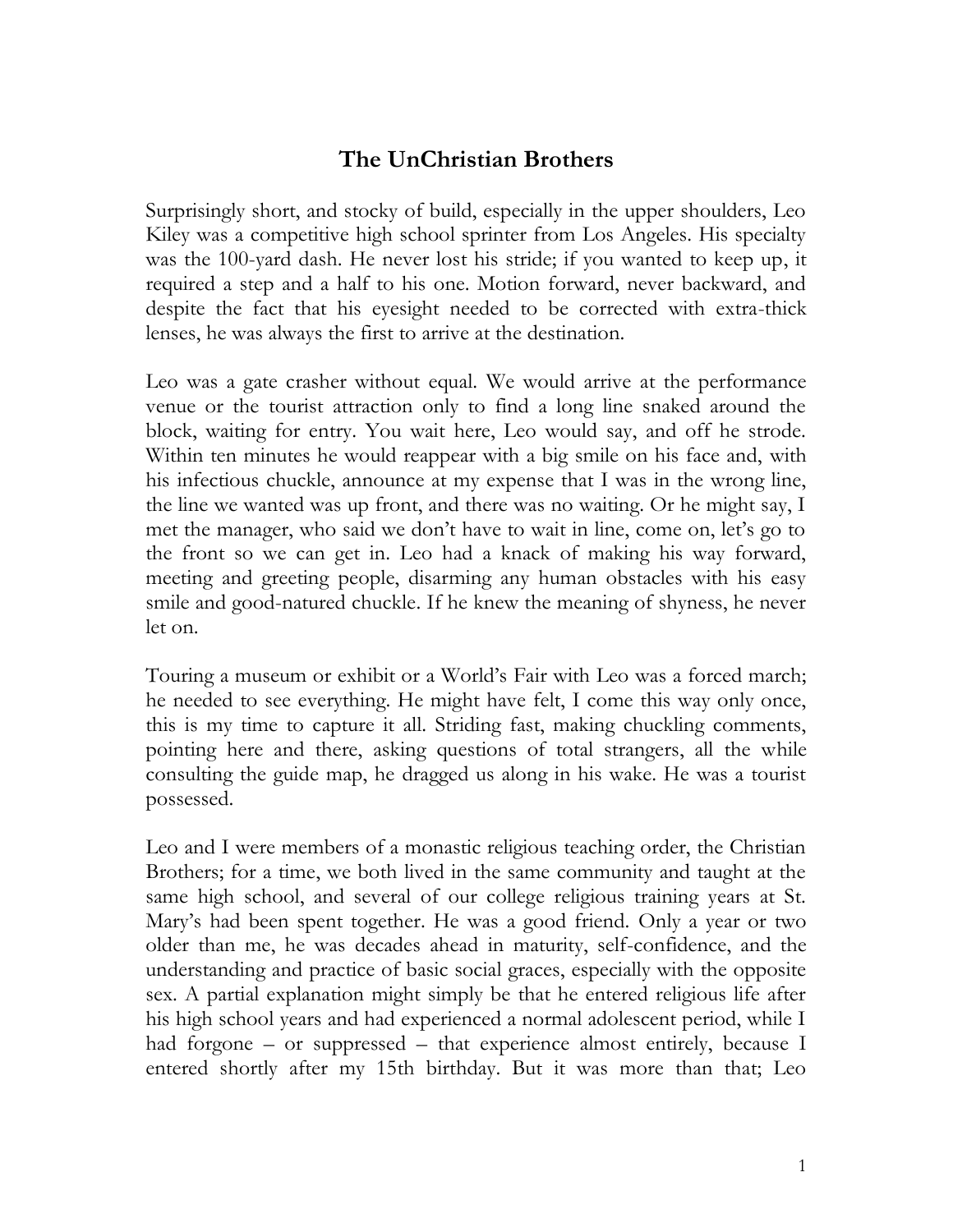understood the ways of the world, felt comfortable about his place in it, and operated accordingly.

Make no mistake, despite any personal saltiness and high-spirited worldly sophistication, Leo Kiley was an intensely devout and pious person. Always a member of a private prayer group, serious about his meditation time and spiritual reading, a devotee of the prayer of the holy rosary, and a faithful attendee of the order's prescribed religious exercises – all this marked his commitment to the life of the spiritual.

Brother Leo Kiley's life in the Christian Brothers turned out to be a 40-yearlong world-class sprint – assignments in Bakersfield, Paris, Rome, Manila, Hong Kong, Bethlehem, San Francisco, and Moscow. If there was a country or continent Leo had not visited, it wasn't for lack of interest or because he hadn't tried. How he managed to secure these unusual, even exotic assignments, compared to those made available to his confreres, is a matter of speculation. Given my own experience with Leo, it was more or less the same process he used when he found himself at the end of a very long line of people; he looked around until he found another, much shorter line that might not have existed previously, but it did now. Leo Kiley created opportunities for being of service to others, and if those were located on the other side of the globe, so much the better. His appetite for travel and his independent and freelance ministry branded him a maverick and certainly must have been the cause of some institutional tension.

Along the way of Brother Leo's intense, headlong rush through life, he finally discovered his acute alcoholism. He converted to sobriety and, as sometimes happens with converts, he became a preacher obsessed with proclaiming the true way – the only road – to recovery. With like-minded missionaries, he worked tirelessly for many years in the San Francisco Bay Area, preaching his own spiritual version of the correct path to successful recovery. But Leo was a leader, not a follower, and it wasn't long before he branched out on his own.

Go where the need is greatest! Brother Leo felt called to Russia, a country that suffered the highest per capita rate of alcoholism in the world. Years later, this former Los Angeles area beachcomber would tell me how much he suffered from the harsh Moscow winters and how poorly he had to live in order to survive. He never had enough money for suitable accommodations and he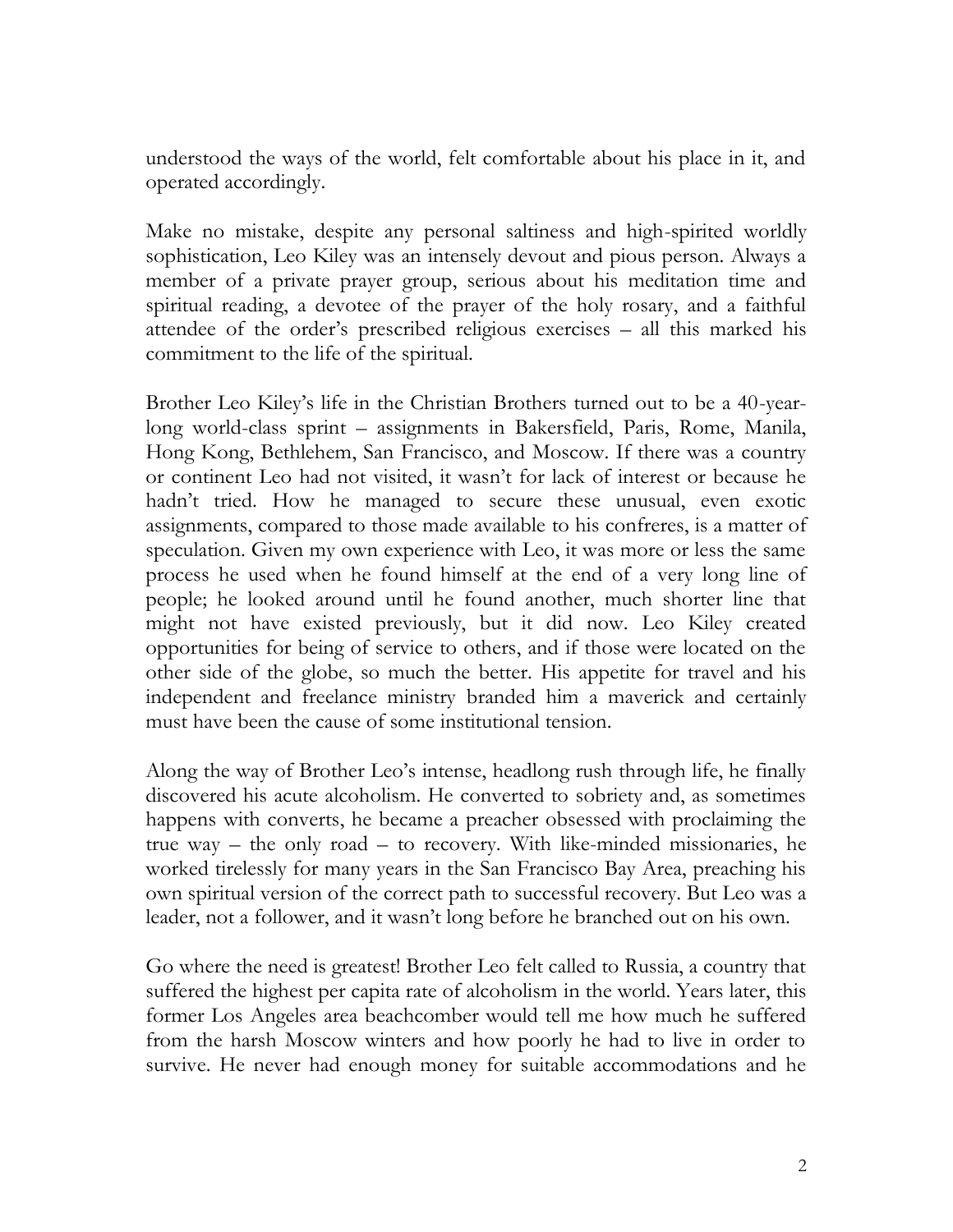lived in what otherwise would have been called a large closet. He labored on, preaching his spiritual message of recovery, and worked with local people and groups to assist them in organizing recovery programs. It was tough sledding and discouraging, but when NBC's Tom Brokaw visited Russia to air a special feature on the prevalence of alcoholism, who was at his right hand, serving as his consultant? None other than the local resident American expert, Brother Leo Kiley.

I am unclear about the denouement of Leo's work in Russia, or exactly what transpired, but Leo made the decision to leave the Christian Brothers – or was he asked to leave? – and married one of his co-workers, a young nurse, perhaps as much as 40 years his junior. By all accounts, she was a beautiful woman; some would prefer to characterize her as a "knockout." Knowing Leo as well as I did, I would hardly expect him to have fallen for less.

Back to the United States they came, new husband with wife in tow, or was it the reverse? I cannot say. They began a new life in Connecticut. Leo was working as a kind of social worker with resident seniors, and she worked as a manicurist. They purchased a condominium and seemed to be doing well together, but I believe the marriage required from Leo a personal adjustment for which, at the very least, he was unprepared, and after so many years of striding off ahead by himself, he was incapable of making it. Much later, shortly before he died, he told me he had loved his wife, that he did not believe she had punched his ticket to relocate to the U.S., but he had finally decided to grant her the freedom she needed because she wanted to have children. I was too old, he said, too unprepared to have children or, at my age, to act like a father.

If one could rewind history, I would say that after the dissolution of Leo's marriage, he would have wanted to return to the Christian Brothers, the religious life he had known for more than 40 years, but he believed his marriage had precluded that possibility. A long-term bond with the religious order, as fragile as it sometimes must have been, had been forever broken. As recounted to me years later, Leo said he had been deeply hurt when he called his California religious superior from Moscow to discuss his personal situation, was put off and ignored, and when the telephone call was suddenly disconnected he was not even given the courtesy of a call back. He felt as if he had been tossed overboard. What judgment, if any, had been rendered on the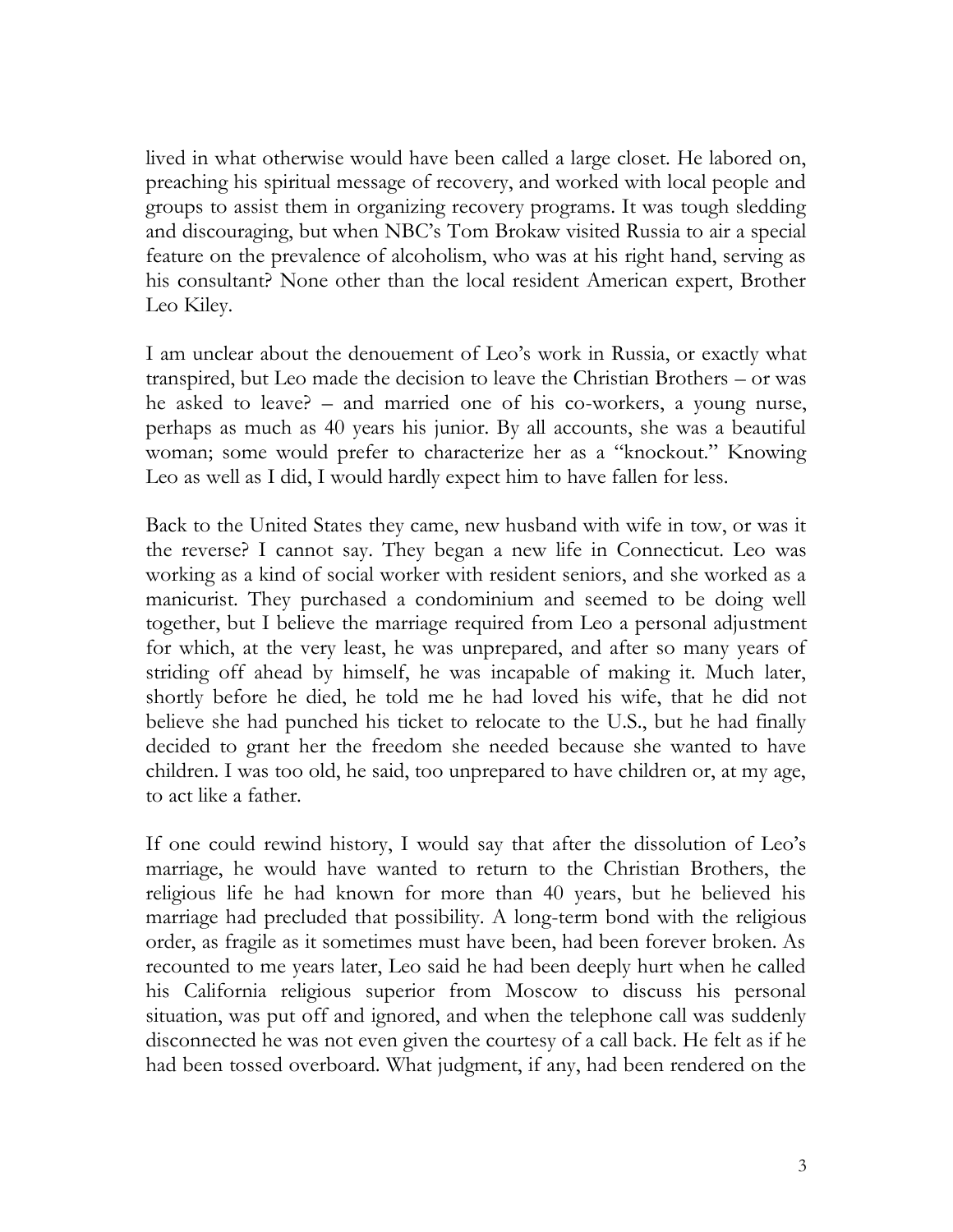California side of the telephone call – or what the circumstances might have been – I do not pretend to know. Whatever the case, Leo Kiley did not believe a return to the Christian Brothers was possible after he left the marriage state.

Of all possible choices that could have been made at his age in life, Leo chose the most unlikely. He would begin religious life anew. He would become a novice in an ascetic and contemplative order in the center of Paris. He would live out his life in prayer, penance, menial work, self-denial, and speaking a foreign language. And so he did, but not quite.

For two full years, well into his 60's, he lived the life of a French-speaking novice in urban Paris, but he had not reckoned with the cold. The monastery facilities had no heat, and as Leo confided to me shortly before his death, "I could not bear it, especially at night. LeRoy, I was so cold I thought it might kill me." After a meeting with his French religious superior, who offered no encouragement about his future vocation with the order, Brother Leo realized that his religious trial period was finished; he needed to withdraw. He fled to the warmth of Florida.

Now officially retired, slowed by age and declining health, Leo carved out a simple life of daily religious observance, prayer, and service to seniors. He appointed himself the altar server for the early morning daily Mass at the parish church; followed this by the recitation of the 15 decades of the holy rosary as he walked along the beachfront enjoying the early morning Florida sunshine; and the balance of his day was spent helping the elderly. His sojourn in Florida came to an abrupt end when he realized that death was near. The hepatitis he had contracted decades earlier in Hong Kong would soon kill him.

Alone, unmarried, and without children, his own personal family consisting of two older and retired brothers living in Los Angeles, Leo Kiley made a decision similar to that of the scriptural prodigal son – humbled, ashamed, at his wits' end, and without any alternative, he would return to his father's house. In Leo's case, the only house of the father he knew was the one that belonged to the Christian Brothers. He did not expect to be welcomed back, nor did he expect forgiveness or understanding about to his flaming exit years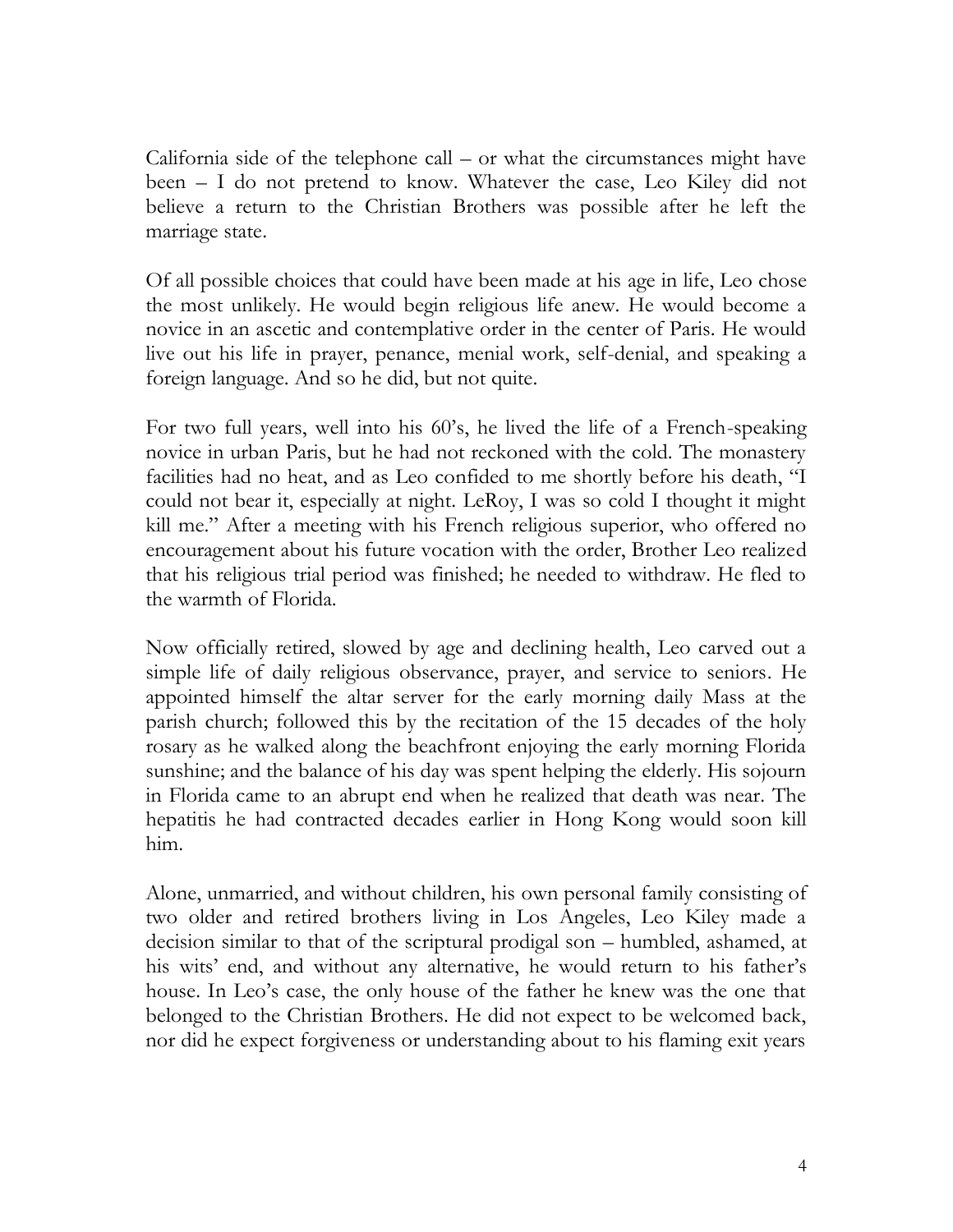earlier, but he would park on their doorstep, get as close as he could manage, and live out his final weeks or months. He knew it would not be long.

His friend Brother Harry Morgan, also in recovery, many years earlier had founded a residential recovery program in the Excelsior district of San Francisco. Purchasing two Victorians side by side, he connected them via a second-story enclosed bridge, and voila! a halfway house to assist alcoholics. Leo came home to the Christian Brothers because Brother Harry invited him to live his hospice in the recovery home.

The last time I had talked with Leo – it had been many years since I had seen or talked with him – was the day Cesar Chavez died in April 1993. He called from Connecticut. He had admired Cesar and his work, appreciated my own involvement in the 60's and 70's, and knew I would want to talk about this sad event. Of course I did. Now, almost six years later, Brother Harry called, advised me of Leo's status and suggested I come to visit him – he would appreciate it, he said.

It was a long visit, several hours at least. Fully dressed, Leo was lying on his bed. Pleased that I was there, he was subdued but cheerful, and because of our long-ago shared experiences, he did not have to explain himself, he could talk freely, and he did so. Some of the happiest times of his life, he told me, had come because of his married life – his shared intimacy with a person whom he deeply loved. He complained of the shoddy telephone treatment received at the hands of a religious superior during a personal crisis while in Russia. He expressed gratitude about being taken in by Harry during this hospice period, and as tears welled up in his eyes, he told me that the religious superior of the Christian Brothers, a man whom we both knew, had visited him the previous day to tell him that all funeral expenses would be furnished by the Brothers, and not to worry about them. Then, in a soft, quivering voice, Leo recounted that the superior asked if he wished to be buried in the Christian Brothers cemetery at Mont La Salle. Leo looked at me, wiped away his tears, and said, "LeRoy, I couldn't believe he offered this, I was so grateful."

Weeks later, Leo died. Brother Harry called to tell me that he had been sitting by Leo's bedside chatting about this and that, and then, looking at Leo, he realized that for the past few minutes he had been talking to himself. Leo had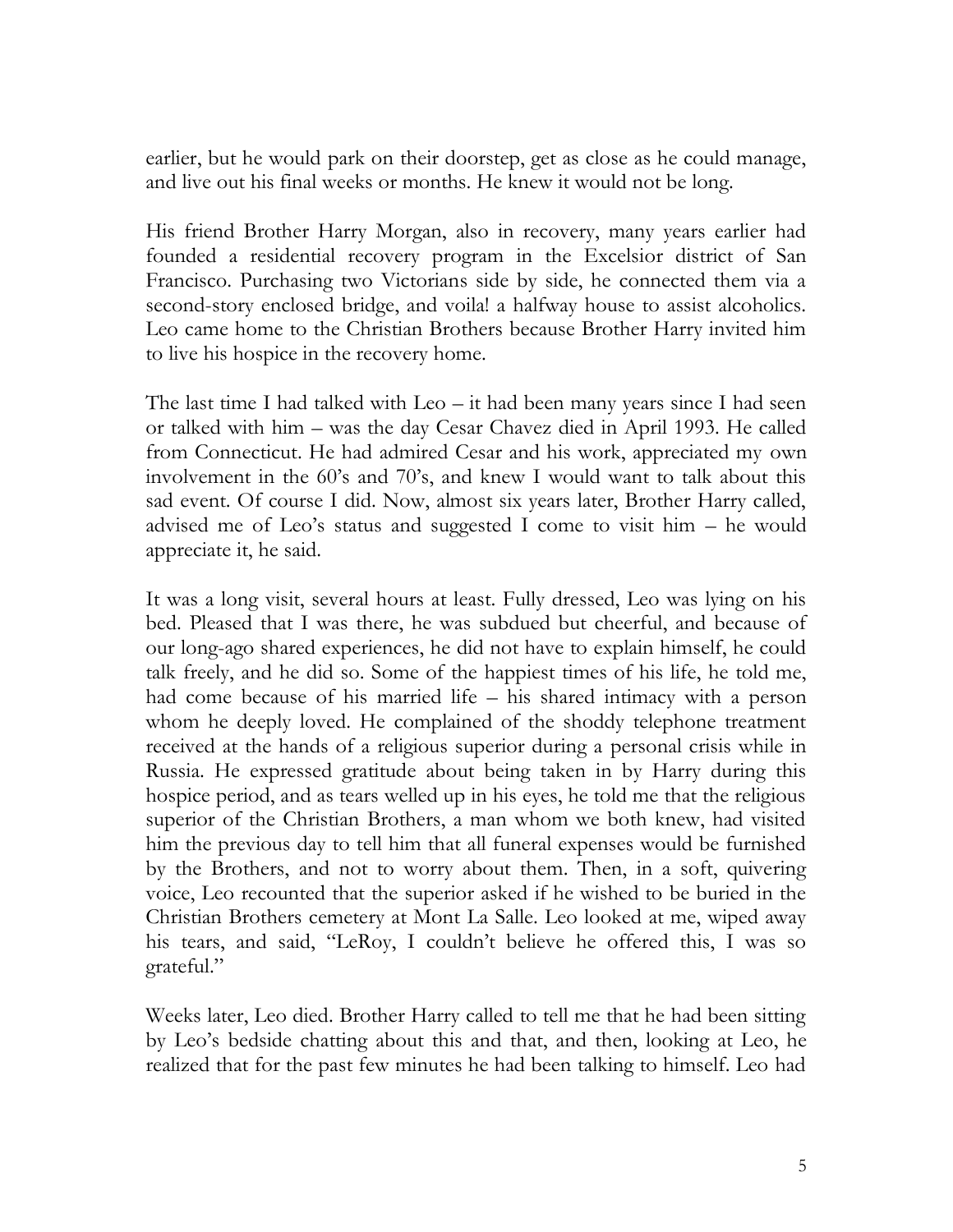passed away. The open-casket funeral was held in the chapel at Brother Harry's halfway house, and various remnants of Leo Kiley's previous lives were present. Some of his former Christian Brother classmates, some current Brothers, including a former superior who had known and worked with Leo, some of the leadership from the era of his spiritual recovery program, some former students from his Bakersfield years, his two brothers from Los Angeles, and I were in attendance. At the conclusion of the service, the presiding priest, also a former Christian Brother, invited public comment, and several people spoke about Leo, including several of the Brothers in attendance. For my part, I alluded to Leo's hurt feelings about how he felt unsupported and cut loose by the order, and that Leo had confided to me that his happiest times were those of shared intimacy with his wife.

Yes, indeed, the Christian Brothers paid for the funeral, but they would not permit him to be buried in the cemetery – he was not a Christian Brother, the district council voted. Whether anyone pointed out that several donors, also not Christian Brothers, were buried in the cemetery, I do not know, but I doubt it would have made any difference in the outcome. No, the Brother Leo Kiley they remembered was outspoken, even brash in his critical comments about some of the policies – or lack thereof – relating to the order's commitment to social justice and the poor, but the insurmountable hurdle – the unforgivable act – I believe was his marriage. He had cut himself off, so let him suffer the consequences; he had made his own bed, let him lie in it.

By now you know Brother Leo Kiley well enough to surmise that yes indeed, he is buried in the final consecrated resting place of the Christian Brothers, the Mont La Salle cemetery. A lifetime of gate crashing and finding entrance without waiting in line was no match for the negative and punitive votes of district council members. True, Leo has no headstone to call his own, but he is safely housed under the one dedicated to Brother Harry Morgan.

Leo Kiley was all of the above, but first and foremost, he saw himself as a Christian Brother; so much so, he returned to die on their doorstep. The vote of the district council to deny him burial space does not diminish his 40 years of service to the order, but instead, this unchristian act demonstrates just how difficult it must have been for a man of his integrity to survive in that religious environment.